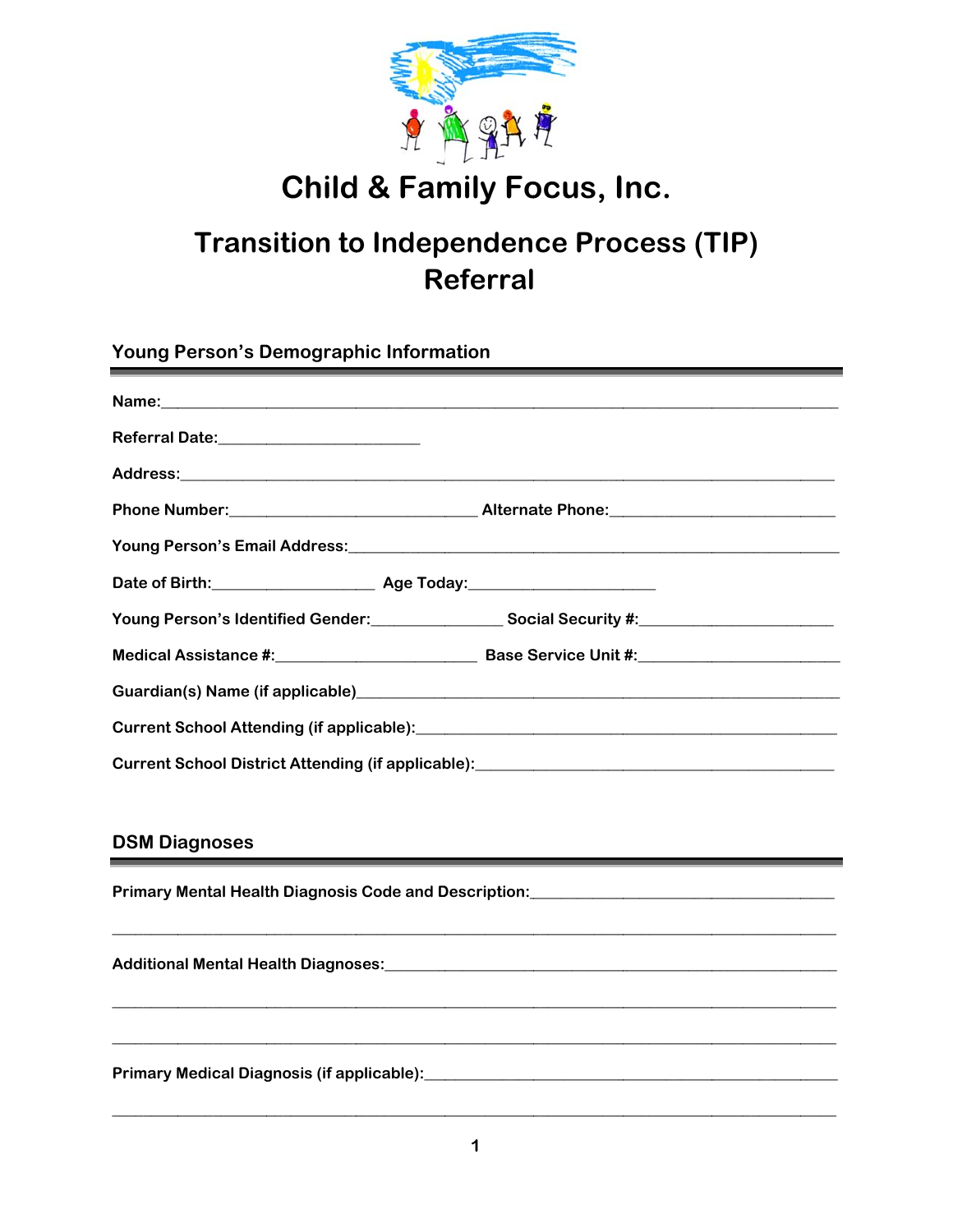## **Referral Source's Information**

|   | □ Youth/Young Adult/Self Referral                                                                                 |
|---|-------------------------------------------------------------------------------------------------------------------|
| ⊔ | <b>Natural Support</b>                                                                                            |
|   |                                                                                                                   |
|   |                                                                                                                   |
|   | Does the young person want to participate in TIP? ______________________________                                  |
| ⊔ | <b>Formal Support</b>                                                                                             |
|   | Name of Referring Person's Affiliation: University of American Service Control of Referring Person's Affiliation: |
|   |                                                                                                                   |
|   |                                                                                                                   |
|   | Does the young person want to participate in TIP?                                                                 |
|   |                                                                                                                   |

## **System Involvement**

|    | $\Box$ Mental Health Outpatient Involvement                                                                                                                                                                                   |
|----|-------------------------------------------------------------------------------------------------------------------------------------------------------------------------------------------------------------------------------|
|    |                                                                                                                                                                                                                               |
|    | $\Box$ Probation Involvement                                                                                                                                                                                                  |
|    |                                                                                                                                                                                                                               |
| O. | <b>Children &amp; Youth Involvement</b>                                                                                                                                                                                       |
|    |                                                                                                                                                                                                                               |
|    | Office of Intellectual Disabilities Involvement                                                                                                                                                                               |
|    |                                                                                                                                                                                                                               |
|    | $\Box$ Drug & Alcohol Treatment                                                                                                                                                                                               |
|    | If yes, D&A Contact Info: Manual Contract Information of the United States of the United States of the United States of the United States of the United States of the United States of the United States of the United States |

**\_\_\_\_\_\_\_\_\_\_\_\_\_\_\_\_\_\_\_\_\_\_\_\_\_\_\_\_\_\_\_\_\_\_\_\_\_\_\_\_\_\_\_\_\_\_\_\_\_\_\_\_\_\_\_\_\_\_\_\_\_\_\_\_\_\_\_\_\_\_\_\_\_\_\_\_\_\_\_\_\_\_\_\_\_\_**